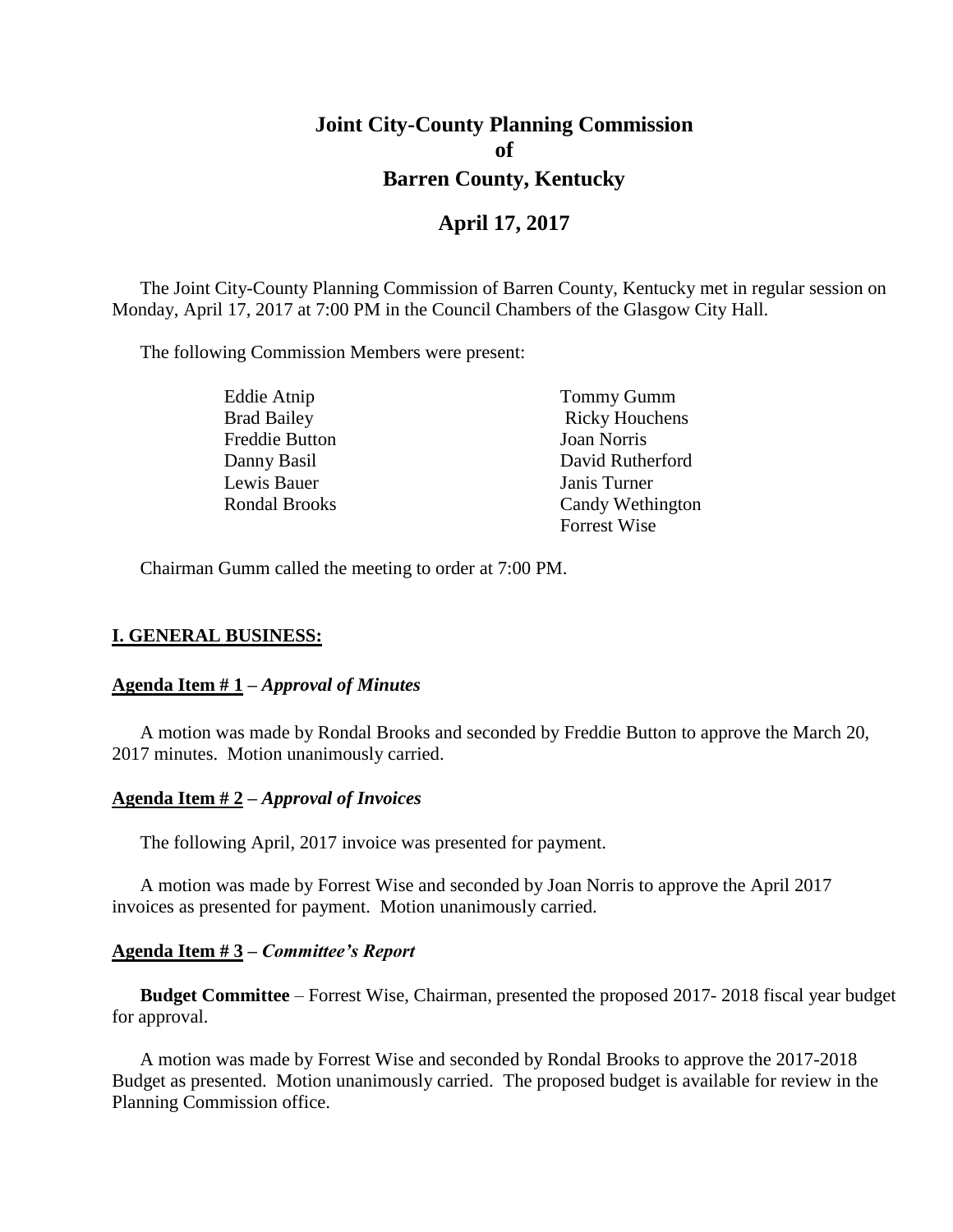Page Two April 17, 2017

Chairman Gumm thanked the committee for their work.

**Personnel/Hiring Committee** – Eddie Atnip, Personnel Hiring Committee, reported five (5) applications had been received. Interviews will be conducted on Wednesday and Thursday.

**Subdivision Regulation Review Committee** – Danny Basil, Subdivision Regulation Review Committee, reported the Committee had met and a draft should be finalized by the next meeting and will be ready for a Public Hearing by the next meeting.

## **Agenda Item # 4 –** *Treasurer's Report*

Janis Turner, Treasurer, presented the following report:

The bank balance at the end of March was \$57,154.71. Deposit in the amount of \$1,835.00 consisted of: \$1,260.00 from Barren County fees, \$575.00 in fees from the City of Glasgow.

## **Agenda Item # 5 –** *Director's Report*

Kevin Myatt, Planning Director, reported that the KAPA Spring Conference will be held at Lake Cumberland State Park May  $17^{th} - 19^{th}$ . Mr. Myatt will make a presentation on May  $19^{th}$ . Any member that wants to attend the conference should let Mr. Myatt know immediately that they want to attend. It was the general consensus that the Joint City-County Planning Commission will pay for lodging of Commission Members for the nights lodging.

## **II. SUBDIVISION:**

**1.** *041717-01-B – Agricultural Application for Division of Real Estate – Chris Heers, Applicant/Owner – 1 Tract – 41.096 +/- Total Acres – 11.805 +/- Acres Under Review – 87 Rigney Road – Barren County – Plans prepared by Leftwich Land Surveying*

The following Staff Findings and Recommendations were presented.

Staff Findings:

- 1. As indicated on the Agricultural Application (Attachment A), the proposed tract is being divided for agricultural use, as defined in KRS 100.111(2), and does not comply with the Subdivision Regulations of Barren County.
- 2. Attachment B shows the general vicinity of the proposed Agricultural Exemption. It is located along an existing roadway which connects to Rigney Road, a County maintained roadway. Rigney Road connects with Happy Hollow Road, also a County maintained roadway.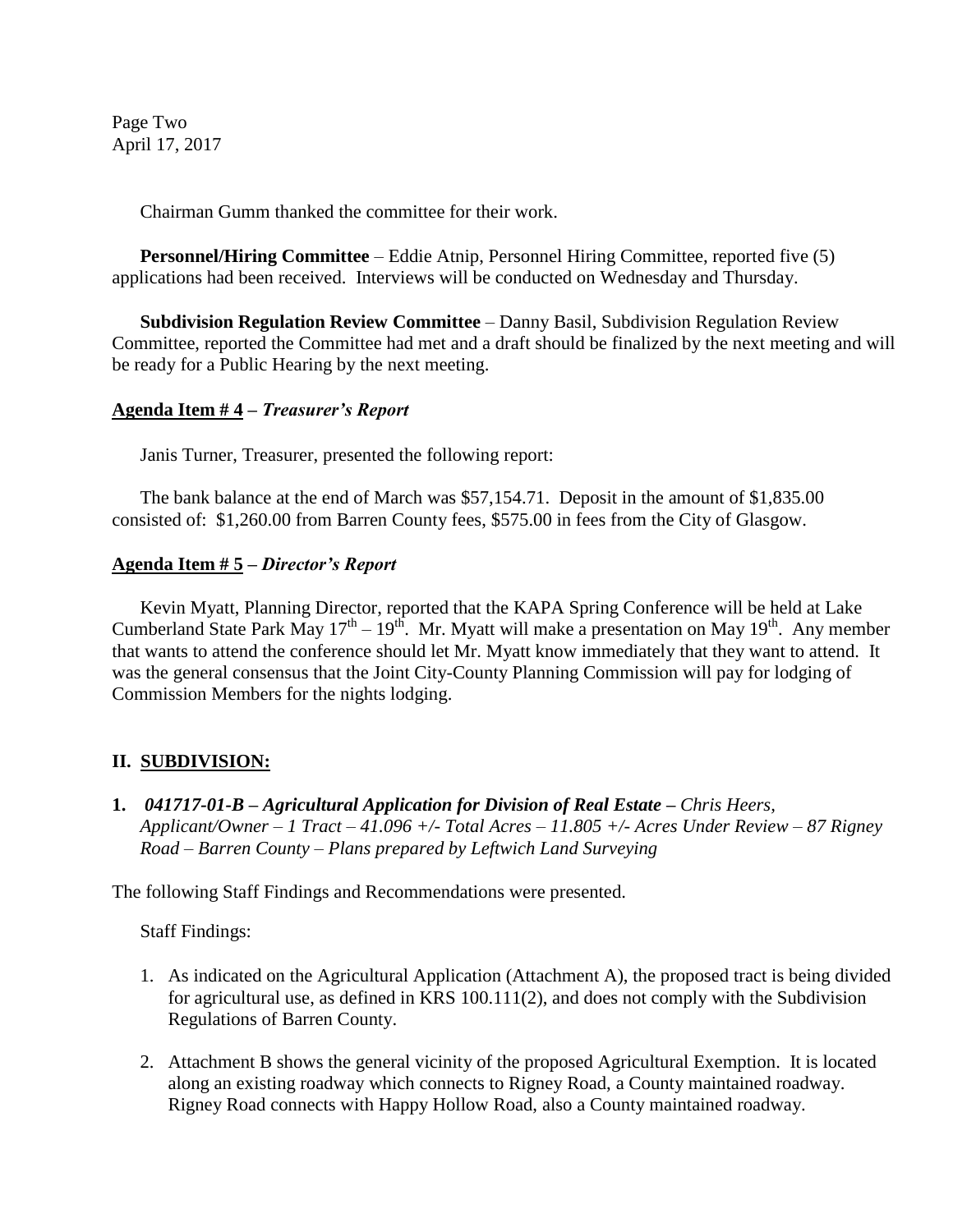Page Three April 17, 2017

- 3. Attachment C, Aerial Photo Map, shows the proposed property in relation to existing vehicular ways.
- 4. The proposed division takes place along an existing roadway, see Attachment D, Property Photos.
- 5. Attachment E is a survey showing the existence of the vehicular way and proposed tract.
- 6. The proposed division of property that is presented for the proposed Agricultural Exemption (see Proposed Plat) contains 11.805 acres. Further division of the Tract will require Planning Commission approval.
- 7. KRS 100 exempts any division of a parcel of land into a tract of at least five (5) contiguous acres in size for the purpose of agricultural use, as defined in KRS 100.111(2), and not involving a new street or vehicular way, as defined in KRS 100.111(20) and (22), from the requirements of the Subdivision Regulations.
- 8. Future land use of the property is limited to agricultural use only and any further subdivision or development will be restricted until the proposed division complies with the applicable rules and regulations of the Joint City-County Planning Commission.

A motion was made by Danny Basil and seconded by Eddie Atnip to approve the Application for Agriculture Division of Real Estate for Chris Heers, Applicant/Owner, because the proposed division does meet the minimum standards set forth in KRS Chapter 100.111(2)(20)(22), and evidence in the Application supports division for Agriculture use only and is not intended for residential development. Motion unanimously carried.

**2.** *041717-02-B – Pre-Subdivision Variance Application – Richard Burton, Applicant/Owner – Property located at the proposed Jessica Avenue roadway of Phase 1 of the proposed Burton Subdivision, Lot # 14 – Fifteen (15') foot Variance to the Thirty-Five (35') foot Front Yard Setback – Section 503.1 of the Barren County Subdivision Regulations – 1 Lot – Barren County*

The following Staff Findings and Recommendations were presented.

Staff Findings:

- 1. As indicated on the Application the applicant is requesting an Fifteen (15') foot Variance to the Thirty-five (35') foot Front Yard Setback Requirement, Section 503.1 of the Barren County Subdivision Regulations.
- 2. The applicant has filed a Subdivision Regulation Pre-Subdivision Variance Application in the appropriate time and has explained the proposed request, see Attachment A.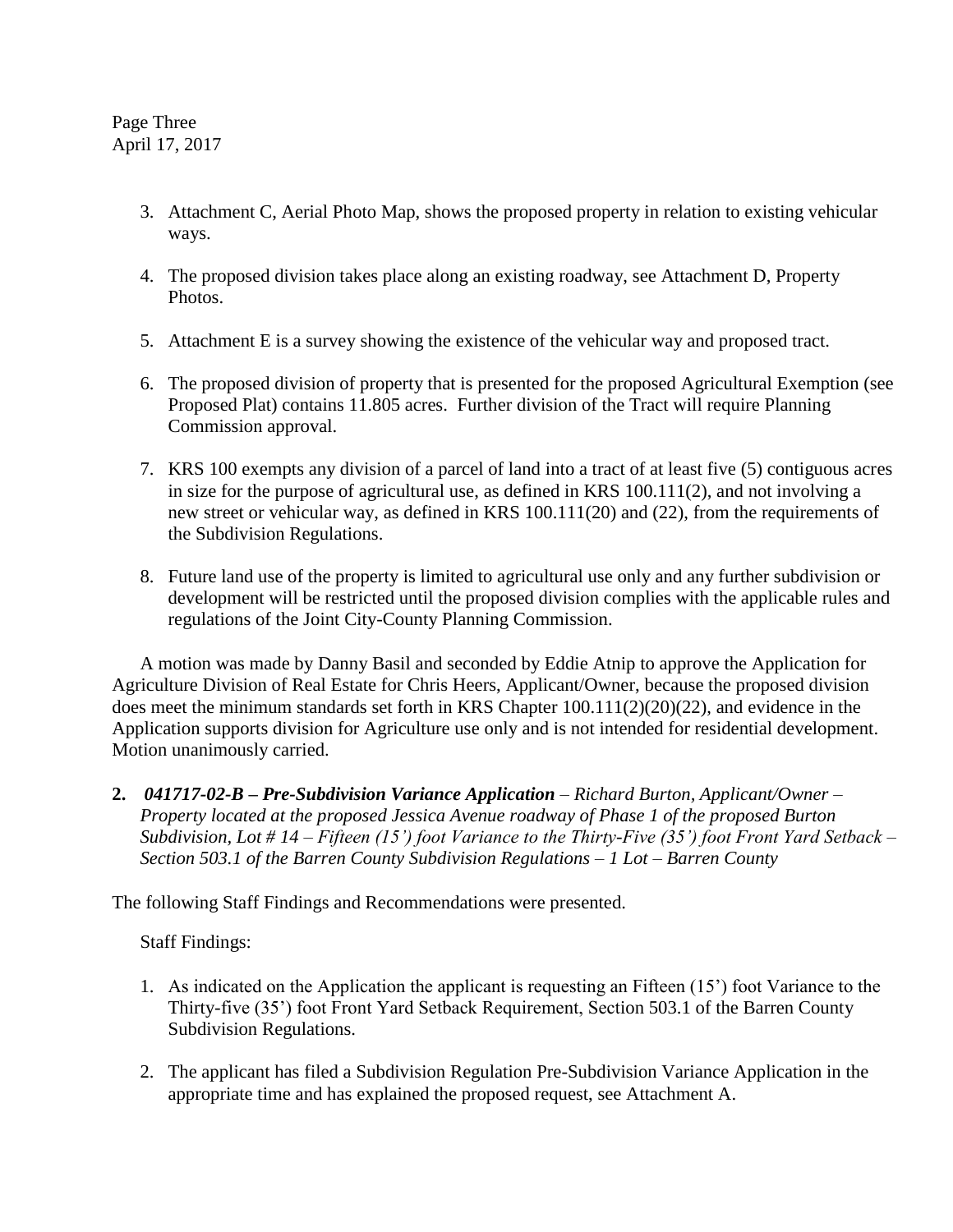Page Four April 17, 2017

> 3. Attachment B is the proposed plat provided by Precision Engineering, LLC. The applicant is proposing this variance because the Thirty-five (35') foot setback would decrease the usable building area and also disrupt the natural line the houses would be located in on the adjoining lots #11-13.

A motion was made by Eddie Atnip and seconded by Janis Turner to approve the Variance Application for Lot # 14, a Fifteen (15') foot Variance to the Thirty-Five (35') foot' Front Yard Setback of the proposed Jessica Avenue Roadway of Phase 1 of the Burton Subdivision because the granting of the Variance will not adversely affect the public health, safety or welfare, and will not alter the essential character of the general vicinity; and will not cause a hazard or a nuisance to the public. Motion unanimously carried.

**3.** *041717-03-B – Final Plat – Burton Subdivision – Richard Burton, Applicant/Owner – Property located Nine Hundred and Fifty (950') feet southeast of the Donnelley Drive and Old Bowling Green Road (Hwy. 1297) intersection and One Thousand Three Hundred and Fifty (1,350') feet southwest of the Industrial Drive and Old Bowling Green Road (Hwy. 1297) Intersection – Phase 1 – 16 Lots – 21.96 +/- Total Acres – Barren County – Plans prepared by Precision Engineering, LLC*

The following Staff Findings and Recommendations were presented.

Staff Findings:

- 1. The proposed development is being divided along proposed road frontage and each lot exceeds the minimum lot size requirements, per Section 502.2.1 and 502.2.2 of the Barren County Subdivision Regulations.
- 2. Lots 1 through 14 are proposed to be serviced by sanitary sewer and meet the minimum requirements of Section 502.2.1 of the Barren County Subdivision Regulations. The Barren River District Health Department reviewed and has signed the remaining proposed plat because all remaining lots are to be served by septic systems.
- 3. Sheet C-4 shows the proposed Phases for the overall Subdivision. Only Phase 1 is seeking Final approval.
- 4. The applicant is proposing that Phase 1 of the development be serviced by three (3) proposed fire hydrants, Sheet C-9.
- 5. The proposed plat has appropriate addresses assigned for Final approval of Phase One and all proposed road names have been assigned and approved for the development by the BITS office, Attachment A.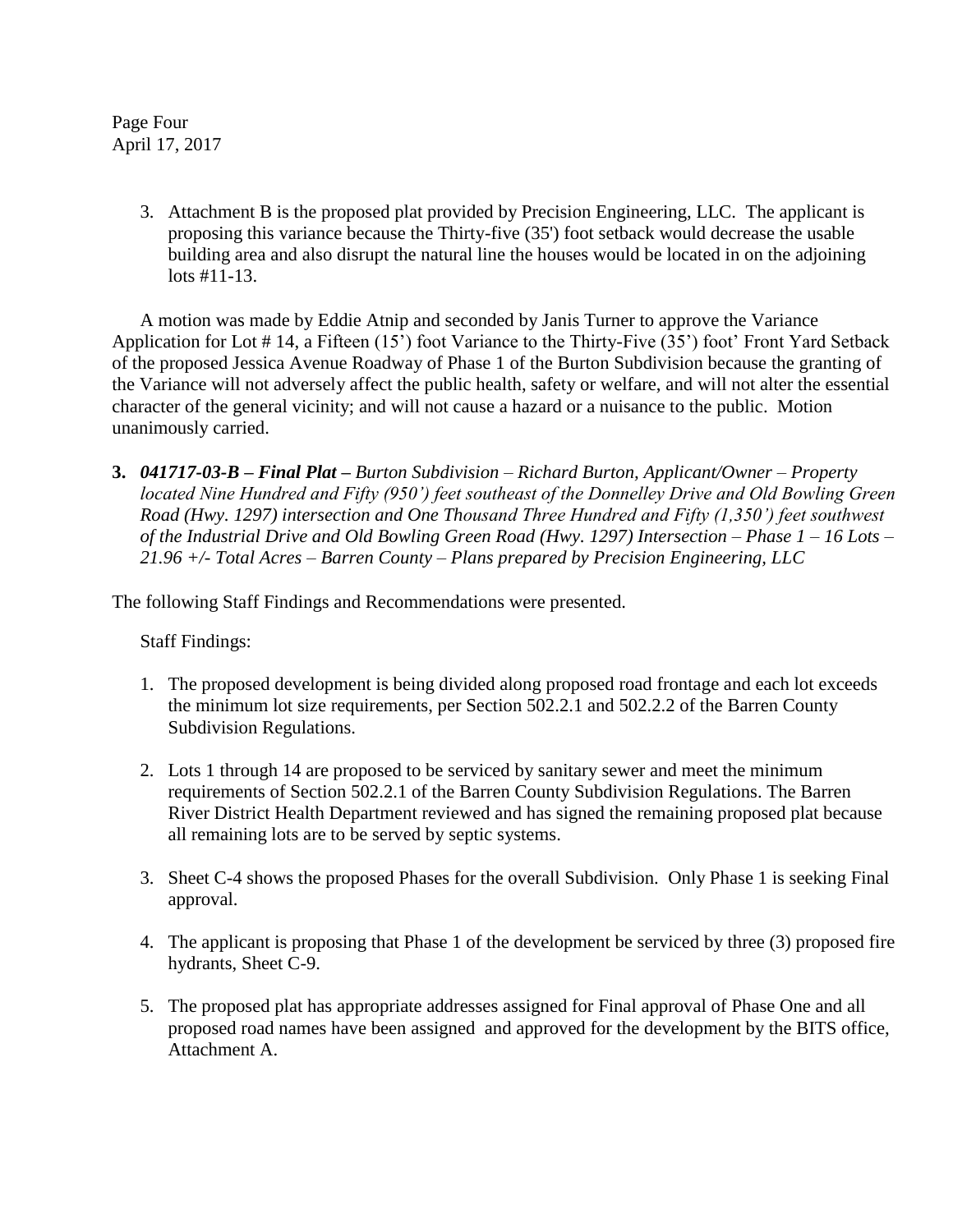Page Five April 17, 2017

- 6. The plans include detailed street design, plan and profile sheet, and the location, type and size of all proposed ditches, culverts, and other improvements needed within the street right-of-way on Sheets C-5 through C-8 and D1.
- 7. The proposed entrance (Annette Lane) to U.S. Highway # 1297 (Old Bowling Green Road) has received permit approval from the Kentucky Transportation Cabinet, Department of Highways, permit #03-2017-00086.
- 8. An appropriate Irrevocable Letter of Credit from Edmonton State Bank is lodged with the Commission Staff in an amount of \$210,000.00 with an expiration date of 03-01-2018.
- 9. The utility East Kentucky Power Cooperative has a one hundred (100') foot utility easement and the proposed right-of-way Annette Lane is located within this easement. According to the Transmission Line Easement agreement, recorded in Miscellaneous Book 55, Page 166, this is a permitted use. The majority of the proposed road right-of-way, Annette Lane, is located in the western half of the Utility's 100' foot easement. All proposed right-of-ways shown have a fifty (50') foot right-of way, and is permitted per Article 6, section 602.2 of the Barren County Subdivision Regulations for non-through streets.
- 10. Compaction tests of all proposed streets will be done in intervals of two hundred (200') feet and every fifty (50') for all fill areas as requested by Jeremy Runyon, Barren County Road Supervisor. The compaction tests must meet the minimums of 95% Standard Proctor for subgrade and 84% Compaction for DGA (Dense Grade Aggregate) for the Asphalt set forth in Article 6, Section 609.1 of the Barren County Subdivision Regulations.
- 11. The proposed drainage and retention basin shown on Sheet C-5 meets all regulations. Drainage calculations on Sheet C-5 break out for the development of Phase 1 and also show the overall calculation for all three (3) Phases when fully developed. Sheet C-6 shows the detail for Phase 1 drainage (ditch lines) and detention pond. A note is labeled on Attachment A, the recording plat of Phase 1, detailing that owners of Lots #15 and 16 will be required to maintain the proposed detention basin.
- 12. The existing ditch (intermittent stream) shown on Sheet C-5, will require approval notice from the Kentucky Division of Water, prior to any and all work being done in and around it. The existing ditch line is registered as a blue dotted stream and is directly upstream to the U.S. Army Corps controlled governed space. However, Phase 1 does not have any grading within the aforementioned intermittent stream. Prior to Final approval of Phase two (2) and three (3), the applicant will be required to receive from the Kentucky Division of Water a compliance letter with all proposed work and an acknowledgement to the U.S. Army Corps of Engineers as well.
- 13. Arrangements have been made with the Glasgow Water Company pertaining to the availability of sewer and water, as well as, fire hydrant protection for Phase 1.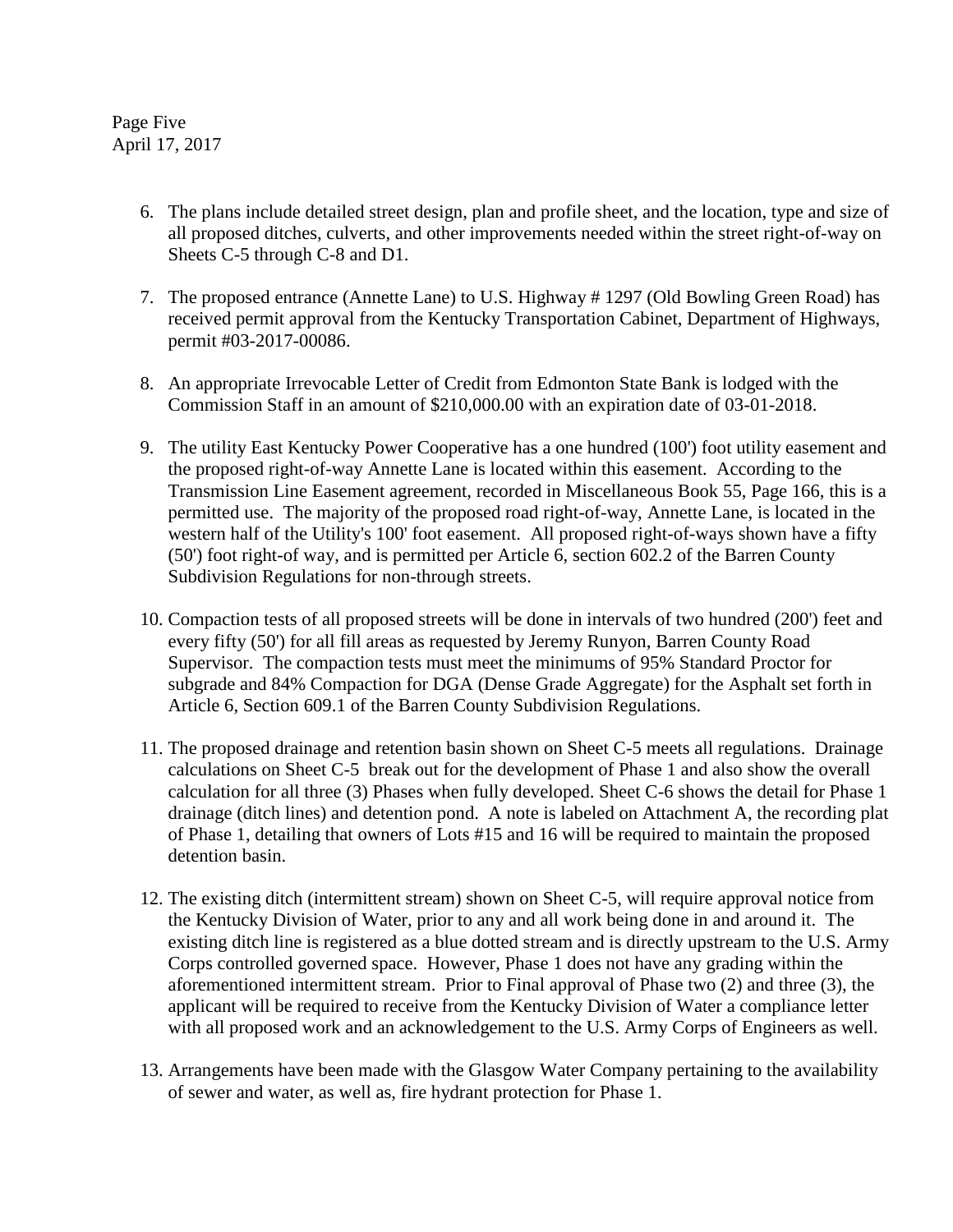Page Six April 17, 2017

- 14. The proposed three (3") inch force main sewer and six (6") inch water lines will be located on the west side of the proposed Annette Lane right-of-way. The sewer line with tie into an existing line through a easement located offsite, shown on Sheet C-9 through C-11, to an existing manhole. Clint Harbison, Glasgow Water Company Engineer, has reviewed the proposed sewer and water lines.
- 15. The Subdivision Regulations require the Developer to give the Planning Commission Staff 24 hour notice of all scheduled construction improvements (sub-grade preparation, dense grade aggregate base construction, asphalt construction, drainage facilities, etc.).

Staff Recommendation:

It is the Staff's recommendation of approval of Phase 1 of the Final Plat.

A motion was made by Lewis Bauer and seconded by Brad Bailey to approve the Final Plat for Phase 1, 16 Lots of the Burton Subdivision because the proposed Subdivision does meet the minimum standards set forth in the Barren County Subdivision Regulations, and subject to Staff Findings and Recommendations of approval of the Final Plat, and further noted by notation on the plat, that as far as the maintenance of the "retention pond" in Parcels 15 and 16, there would be no landscaping including trees placed in the Retention Pond. Motion unanimously carried.

## **III. PUBLIC HEARING:**

**1.** *041717-01-C – Zone Change Application – Cave City Public Properties, Inc., Applicant/Owner – P (Public) District to I-2 (Heavy Industrial) District – Property located approximately One Thousand One Hundred (1,100') feet northeast of the Mammoth Cave Street and Sanders Street intersection and Five Hundred (500') feet northwest of the Grinstead Mill Road and Blair Road intersection – 42.117 +/- Total Acres – Cave City*

A public hearing was conducted.

Chairman Gumm reminded everyone on the Commission that any approval or denial must be in accordance with KRS 100.213.

Kevin Myatt, Planning Director, reported to the best of his knowledge all appropriate notices had been posted. Mr. Myatt explained the proposed Map Amendment.

Chairman Gumm asked if anyone present would like to speak in favor of the proposed request.

Bobby Richardson, Cave City Attorney, came forward to ask questions of Robert Smith.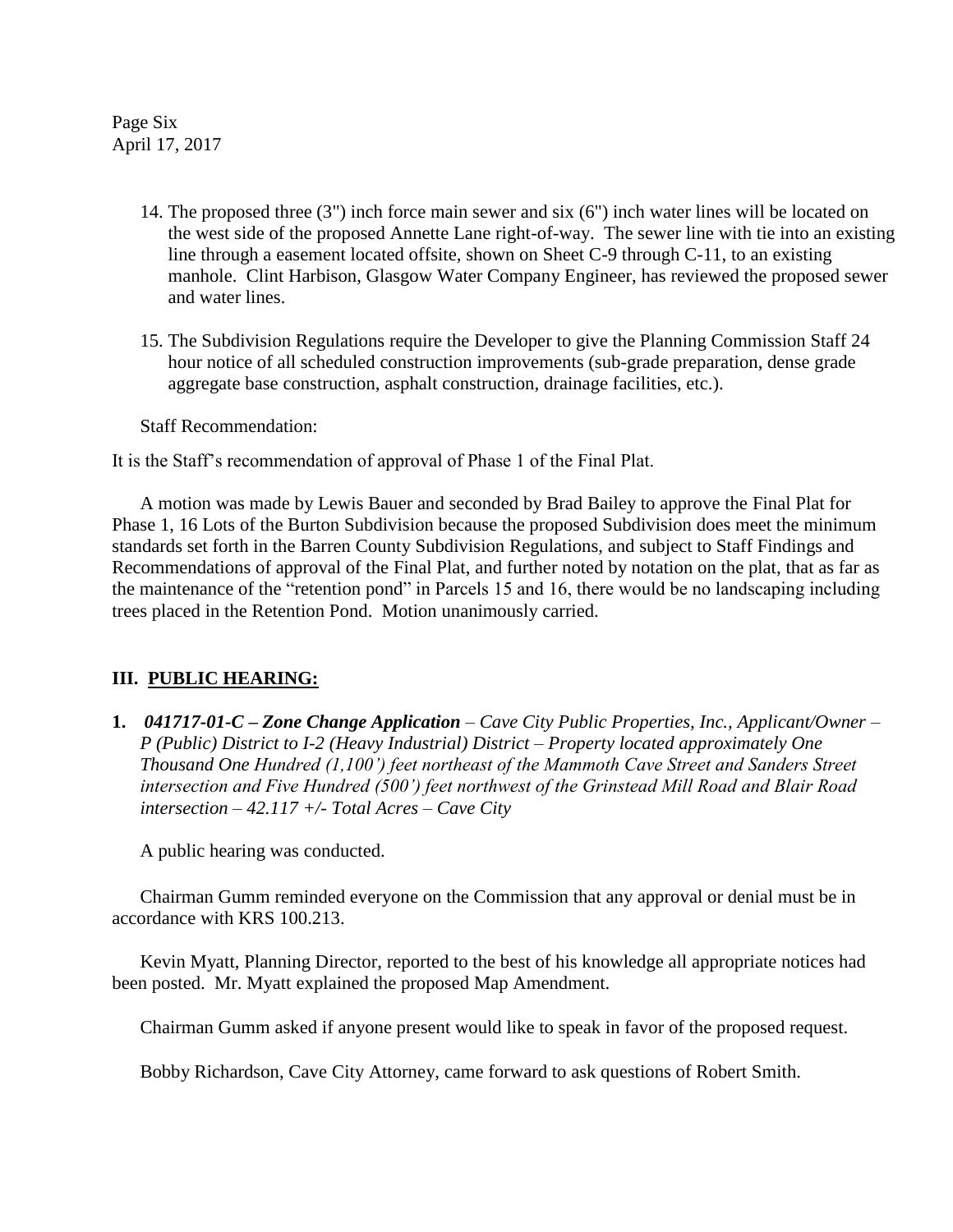Page Seven April 17, 2017

Gumm: Please state your name and position.

Robert Smith: Robert Smith, Public Enforcement Officer and Planning Administrator for the City of Cave City.

Gumm: Mr. Smith, do you solemnly swear or affirm that the testimony that you are about to give is the truth and nothing but the truth.

Smith: I do.

Gumm: You may proceed.

Bobby Richardson: Now the City has agreed to not have an entrance on the Grinstead Mill Road, which you recognize is not …

Smith: Feasible.

Richardson: Now the vegetation buffer at the North, I guess that's the Northwest corner.

Smith: Yes

Richardson: Now that is, you are right beside of I-65.

Smith: Yes.

Richardson: Now this property here that is adjacent on the right, that also belongs to the City of Cave City.

Smith: Yes.

Richardson: And the Convention Center.

Smith: Yes.

Richardson: But that is under lease to the Cave City Convention and Tourist Commission.

Smith: Yes.

Richardson: Now they have a lease on the Parking Lot.

Smith: Yes.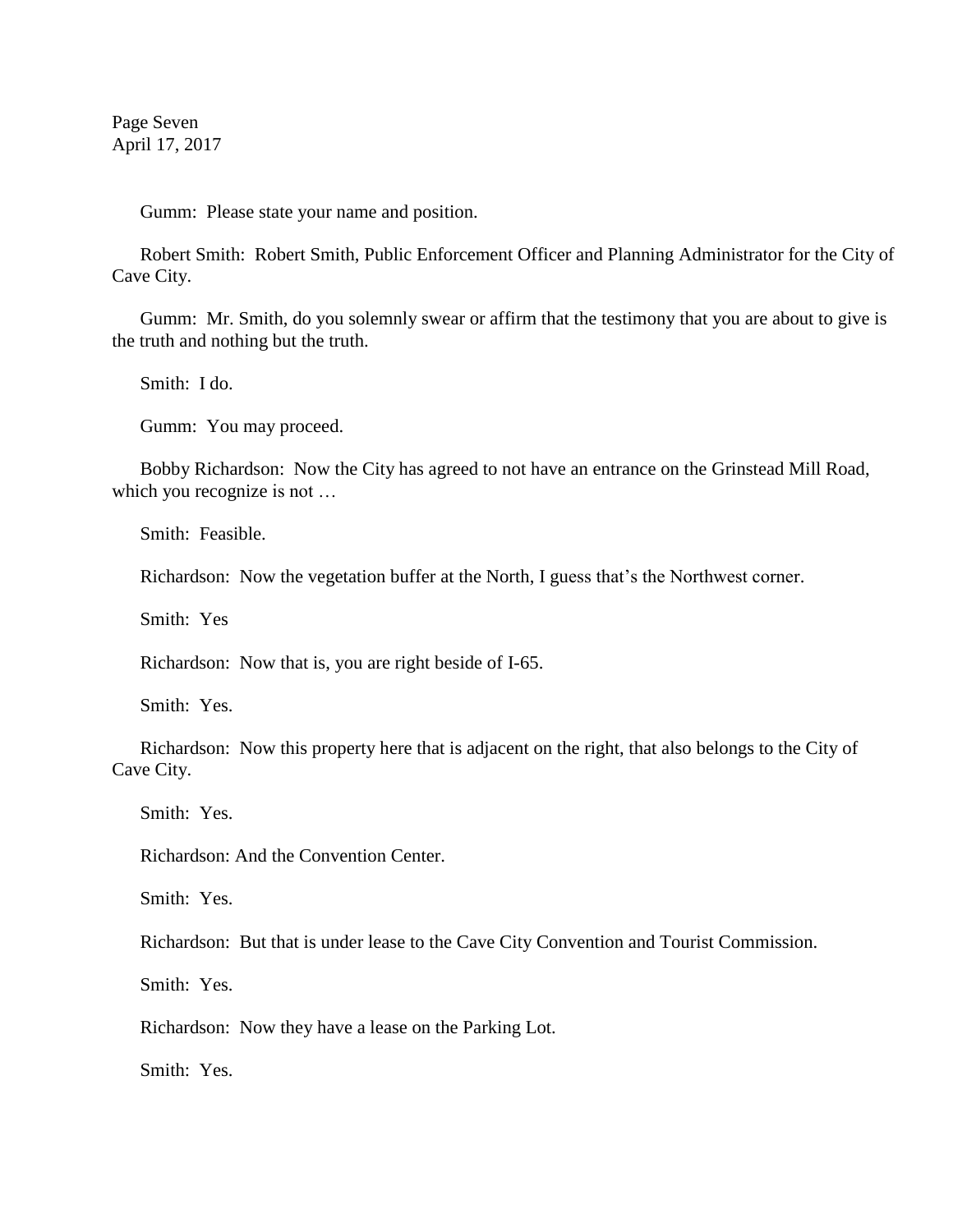Page Eight April 17, 2017

Richardson: To answer your question, it is leased at this point. Do you plan to build a street into it? Is there any plan for anything after that?

Smith: Now, I mean, we are looking at, they designed 3 pad ready sites on the preliminary plans but as for the entrance, there will only be one (1) entrance and the road built into it for now.

Richardson: And then will be those pad ready sites?

Smith: Yes.

Richardson: And that, that street will go to those.

Smith: Right. Richardson: And you're not far from the railway track down here.

Smith: Right.

Richardson: Less than half a mile. And there are sidings and so forth that usable for somebody who might want to locate there.

Smith: Right.

Richardson: And the road into, down at the corner, where, we'd call, the intersection at Cave City where, uh, the motels and so forth are. That's only about a little over a half mile down there. And, is there anything else you need to tell the group here about this?

Smith: American Engineers has completed all the Environmental Studies, all the Phase I stuff has been done, everything has been looked at by the State, everything has been reviewed. I said we want to be good neighbors, have no intention of putting an entrance on Grinstead Mill Road, it wouldn't not be feasible and, ah, Ms. Austin who owned all this land right in here easily recognized that this was the best option so that is why she agreed to sell us this 1.9 acres to make enough room to get the entrance into the farm. Mr. Gaunce maintained this property and this property is well, ah, this swag goes up behind that building and then it comes back into our property.

Richardson: Now, Mr. Smith, if I, if I remember correctly, the IDEA, Industrial Development part, our group found this property and suggested it and talked to Mr. Gaunce about his contribution, is that right?

Smith: Yes, it originated from the IDEA Board.

Richardson: They helped select the spot.

Smith: Yes.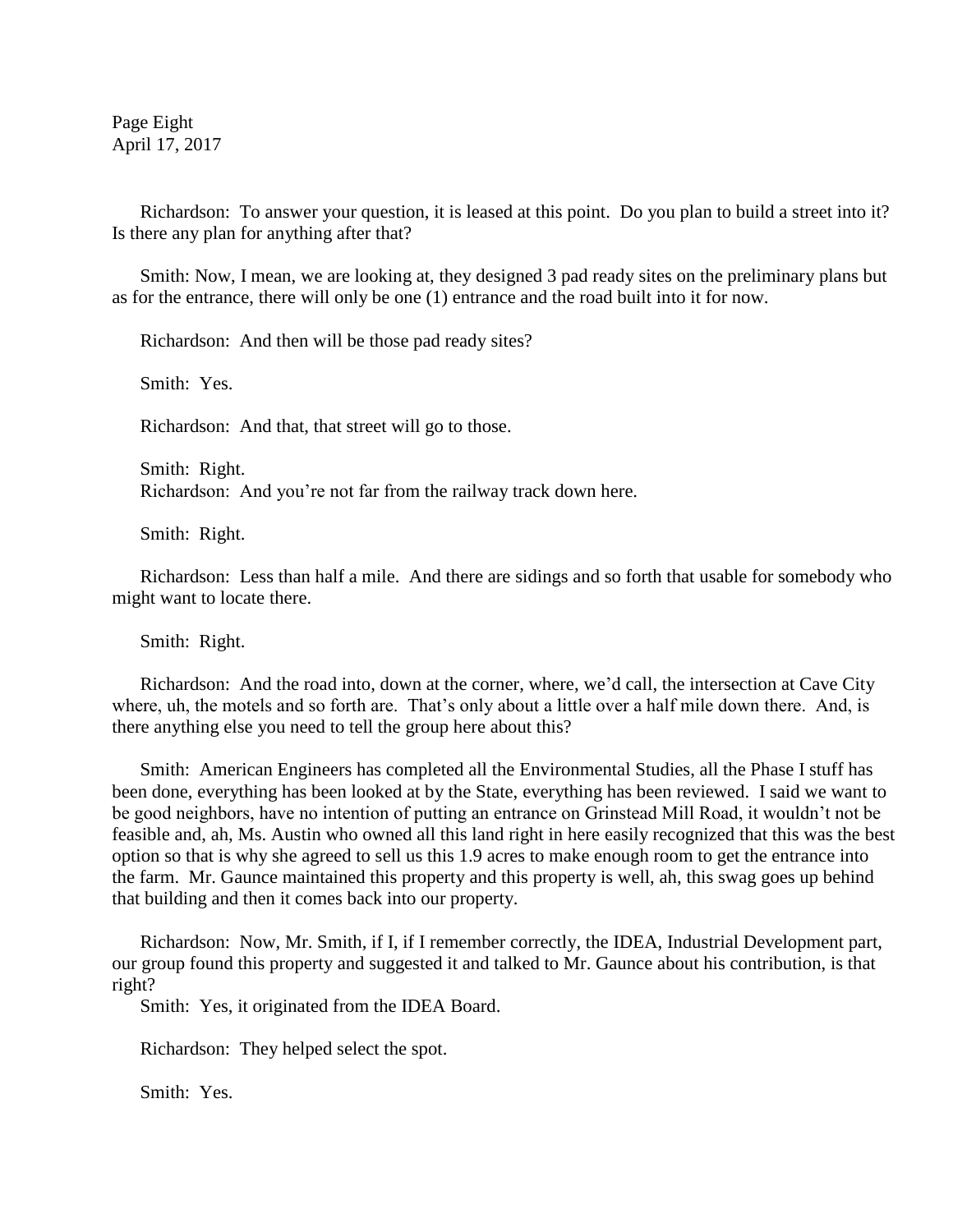Page Nine April 17, 2017

Richardson: That's, that's all I have Mr. Chairman.

Gumm: OK.

Commission Member Danny Basil: Robert, has the nature of this neighborhood tended to become more commercial and more industrial in the last few years?

Smith: Yes, I mean basically everything on the front side of this property is commercial.

Basil: Have you been a citizen resident and lived over in that area for some years?

Smith: 32 years.

Basil: And is it your testimony that this, that the, the area that is available for industrial and commercial development in the heart of that area around that intersection has all been used up?

Smith: Yes.

Basil: And this is the next thing that is available for a development that would be an industrial park that could provide jobs for Cave City?

Smith: Yeah, the last biggest tract of land in that area.

Basil: And is, is the nature of this area going toward that kind of usage?

Smith: Yes, actually just across the interstate on the other side, ah, if you went up that way you would have noticed a large sign on a 400 tract that the Branstetter family has advertising it for commercial and industrial development as well.

Basil: That's all the questions I have, thank you.

Gumm: Any other questions of Mr. Smith? Thank you sir.

Chairman Gumm asked if anyone present would like to speak in opposition of the proposed request.

Chairman Gumm: Please state your name and address sir.

Harold Reynolds: Harold Reynolds, 592 N. Dixie St., Horse Cave, KY.

Gumm: Ok. Do you solemnly swear that the testimony that you are about to give is the truth, solemnly or affirm that the testimony that you are about to give is the truth and nothing but the truth?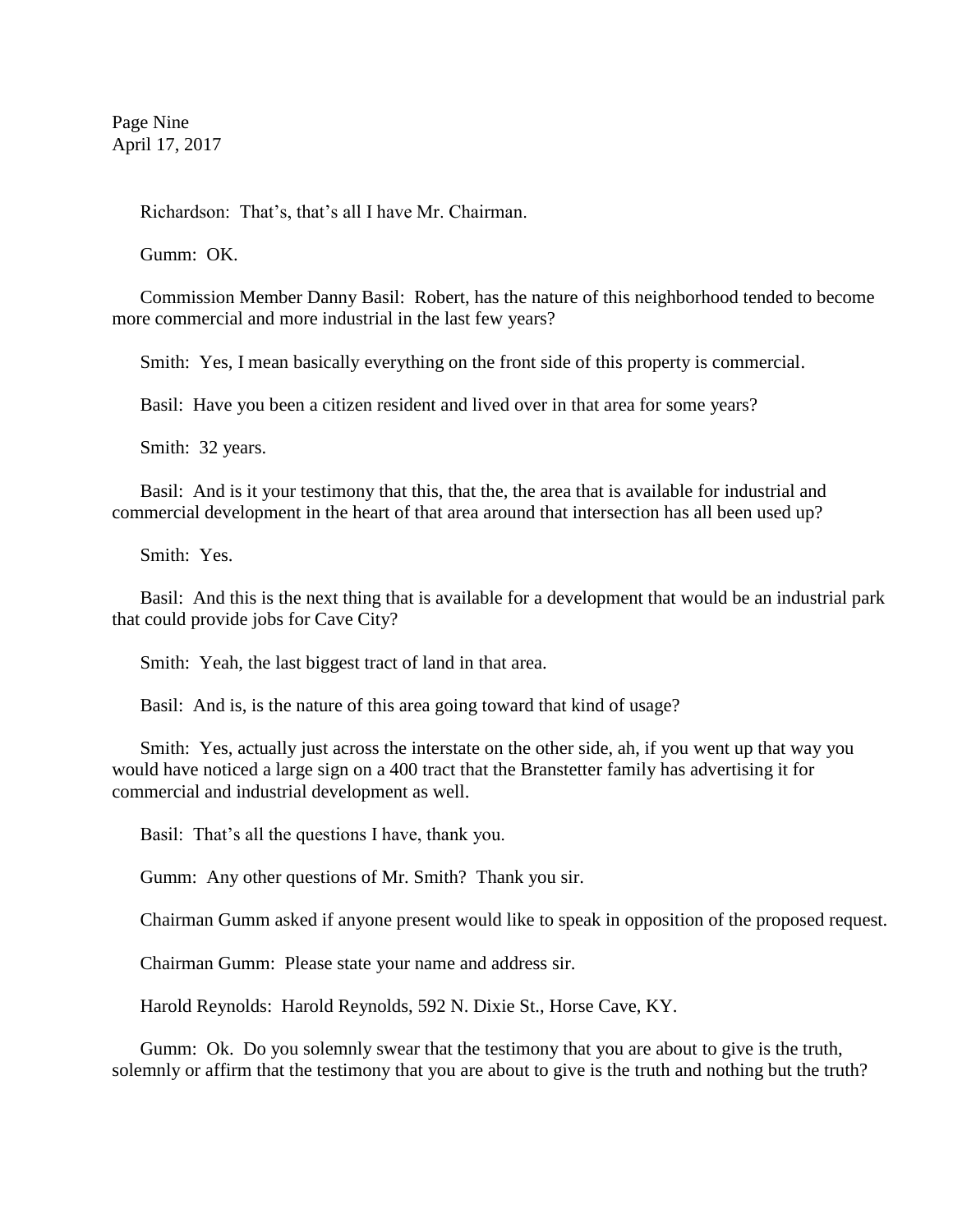Page Ten April 17, 2017

Reynolds: Yes sir, I do.

Gumm: You may proceed.

Reynolds: I'm sorry. What I was about to say is I am one of the co-owners of the property that lays directly northwest of the proposed 50' zone that they said they would keep. And the biggest problem we have with it if that is zoned heavy commercial and industrial is, I don't know if any of you have live around a factory or plant or been in or out of one very much, but the smells, and the noise and the traffic, I know there is no proposed lot off Grinstead Mill Road but after living out there for several years and owning that property, I don't know how many of you have transportation experience but 20 years over the road, those truck drivers are not going to hit that exit perfect and if you set down by Dart Container or in front of Southern States in Horse Cave, you will get my meaning on the confusion that gets caused off of a narrow entrance. Plus the proposed entrance is right in a curve which is going to create problems with people coming in and out there. Now, ah, I know the Convention Center is heavily posted and is opposed to any heavy truck traffic. That's there for everybody to see every day of the week. The problem that we foresee is that it's going to severely damage the value of our property with all that smell, all the noise, and all the excess traffic coming in and out there. I can see the safety hazards myself from many years of experience but the biggest concern we have is what will come with environmental changes if there is a lot of industry that goes into that corner. Now we propose, the property was donated and given to the public. Now we feel the property would be better used if it was used for something for the public good like a golf course, park, or something of that nature. In April of 2009 was when the City enacted a zoning ordinance and Chapter 9 of the Barren County 2014 Comprehensive Plan states the purpose to regulate, restrict and limit the purpose of promoting public health, safety, morals and to preserve the visual and/or historical character of the city and the intensity of land use. Heavy industrial is a very intense use of land and is not appropriate and may even violate zoning standards to take property planned for public use in 2014 foreseen to remain used for that purpose on the 2014 Future Land Use Map and leap frogging of the most intense possible. The Cave City Future Land Use Map does not consider this area one where heavy industrial use should be permitted at that time. Ah, I would like to say, ah, the biggest factors we have is the safety issues that going to come on Grinstead Mill Road because with that small bottleneck going into an industrial site, after many years of trucking, there is going to be problems, there is going to be people miss it, go down to the next street and think they can turn in and go to it. There is no exit. As he said earlier, the changes to Grinstead Mill Road to improve it for truck traffic would be almost astronomical. I guess that's about all I've got to say about it.

Gumm: Is there anyone else in the audience who would like to, I'm sorry Charley, would you like to pose a question?

Commission Attorney Charles A. Goodman, III: Anyone have any questions of Mr. Reynolds?

Gumm: Ok, I'm sorry.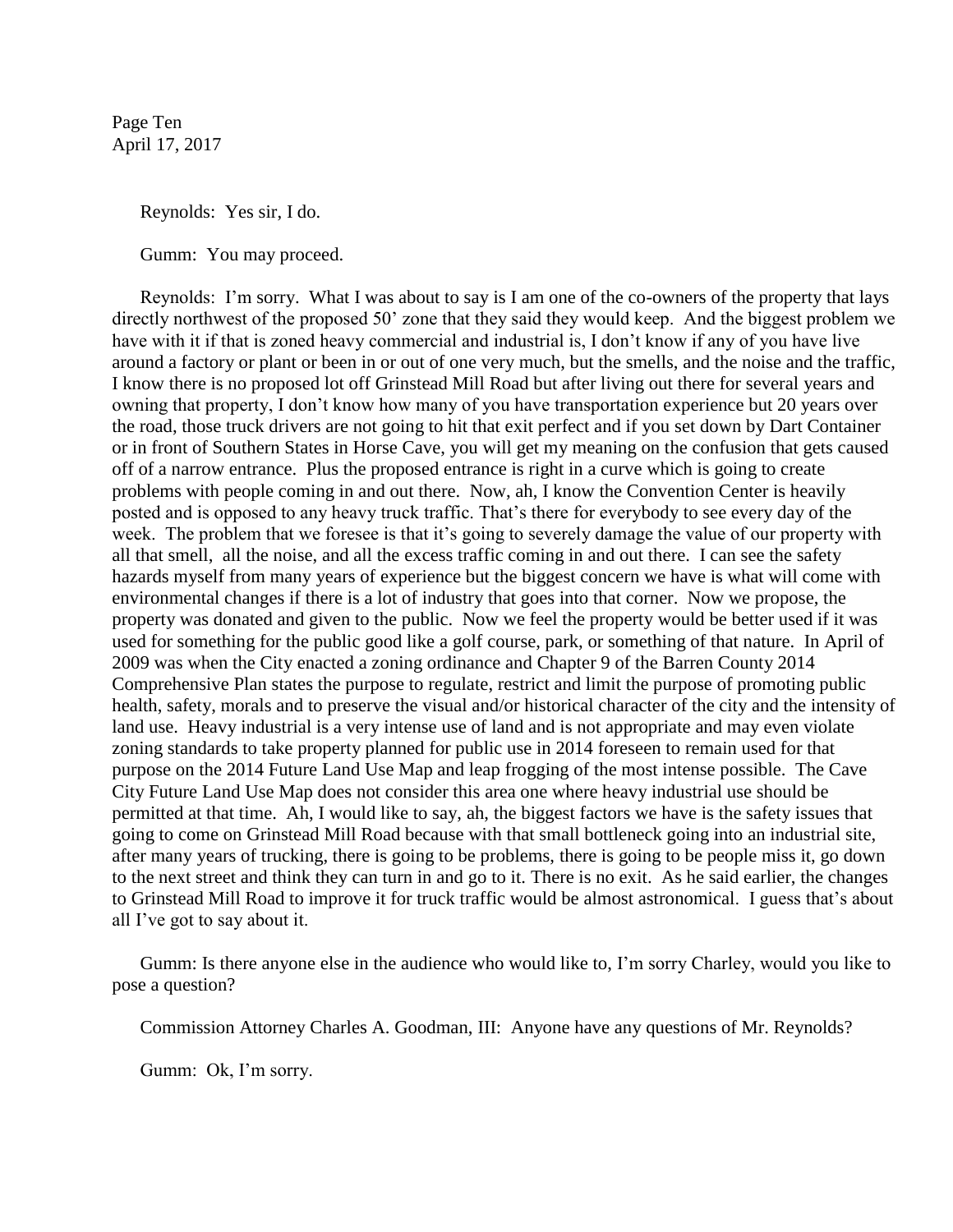Page Eleven April 17, 2017

Richardson: I have some questions for Mr. Reynolds.

Gumm: Can you come back up please sir?

Richardson: Mr. Reynolds, you did understand, you talked about the traffic on Grinstead Mill Road but there's not going to be any traffic, any additional traffic on Grinstead Mill Road because there won't be an entrance on it?

Reynolds: Yes sir, I understand there is no proposed entrance on the back side but as I stated earlier, if you will sit in Horse Cave for just a little while at Southern States and watch the trucks that miss the turn offs for the Industrial Park and see the traffic hazards they create, it won't be long before you have traffic hazards on both ends.

Richardson: You do understand, of course, that the Transportation Cabinet has approved the entrance and the way you get into that property?

Reynolds: I've been told that, yes.

Richardson: And now you talked additional traffic by your property, to your property. Don't you join the interstate right there?

Reynolds: Yes sir.

Richardson: And I believe he said there were 35,000 cars a day that went along beside that.

Reynolds: It's not the traffic in behind us, the noise we are concerned about, it's accessing our own property. You get one truck, one train setting on the tracks at the exchange in Cave City, it can cause a backup traffic for four (4) hours.

Richardson: What does that have to do with this property?

Reynolds: Because if one train get, if you have one back up at the crossing, they will be past that exit in just a few minutes.

Richardson: And how will that affect you?

Reynolds: Ah, well we won't be able to get in and out of our property and anybody that owns property on Grinstead Mill Road will also be out.

Richardson: So you think that it's gonna back traffic up on (Highway) 70 when the train goes through?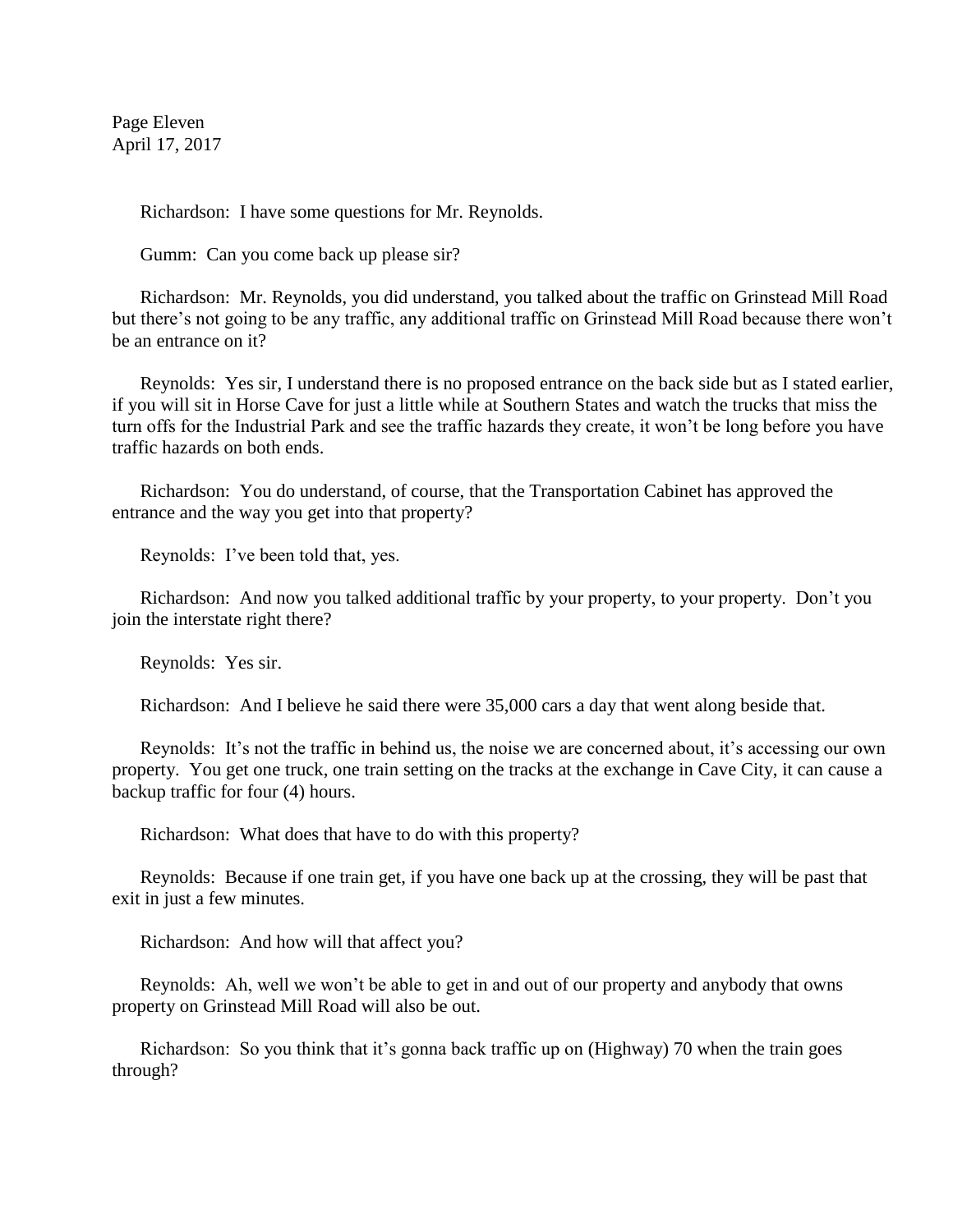Page Twelve April 17, 2017

Reynolds: Well, not just when trains but when trucks miss that turn and try to find a place to turn around, where is a truck gonna turn around so they can come back to that entrance there.

Richardson: I don't know how many gonna miss it, do you?

Reynolds: No but I can imagine there will be several.

Richardson: Now you understood, Mr. Reynolds that they testified there would be a turn lane for going into this property?

Reynolds: There is a proposed turn lane.

Richardson: Everything here is proposed, you know. We are agreeing to build it like it's proposed, you understand that that is going to have a turn lane there?

Reynolds: Yes sir.

Richardson: Thank you.

Reynolds: That will be a turn lane for left turns only, correct?

Richardson: Yes, I guess that's right.

Reynolds: Ok, so all the traffic coming from the city out to the restaurants, coming from the historical area going to the restaurants and hotels is gonna be held up by any truck traffic coming in and out there also.

Richardson: I think that road has the right of way.

Gumm: Yes sir, Charley?

Goodman: Might want to see if anyone has any questions of Mr. Reynolds while he is still up.

Gumm: Any other questions of Mr. Reynolds?

Commission Member Ricky Houchens: I've got a question. Do you actually live on the (adjacent) property?

Reynolds: Ah, not at this current time, no.

Houchens: Does anyone live on the property that is here?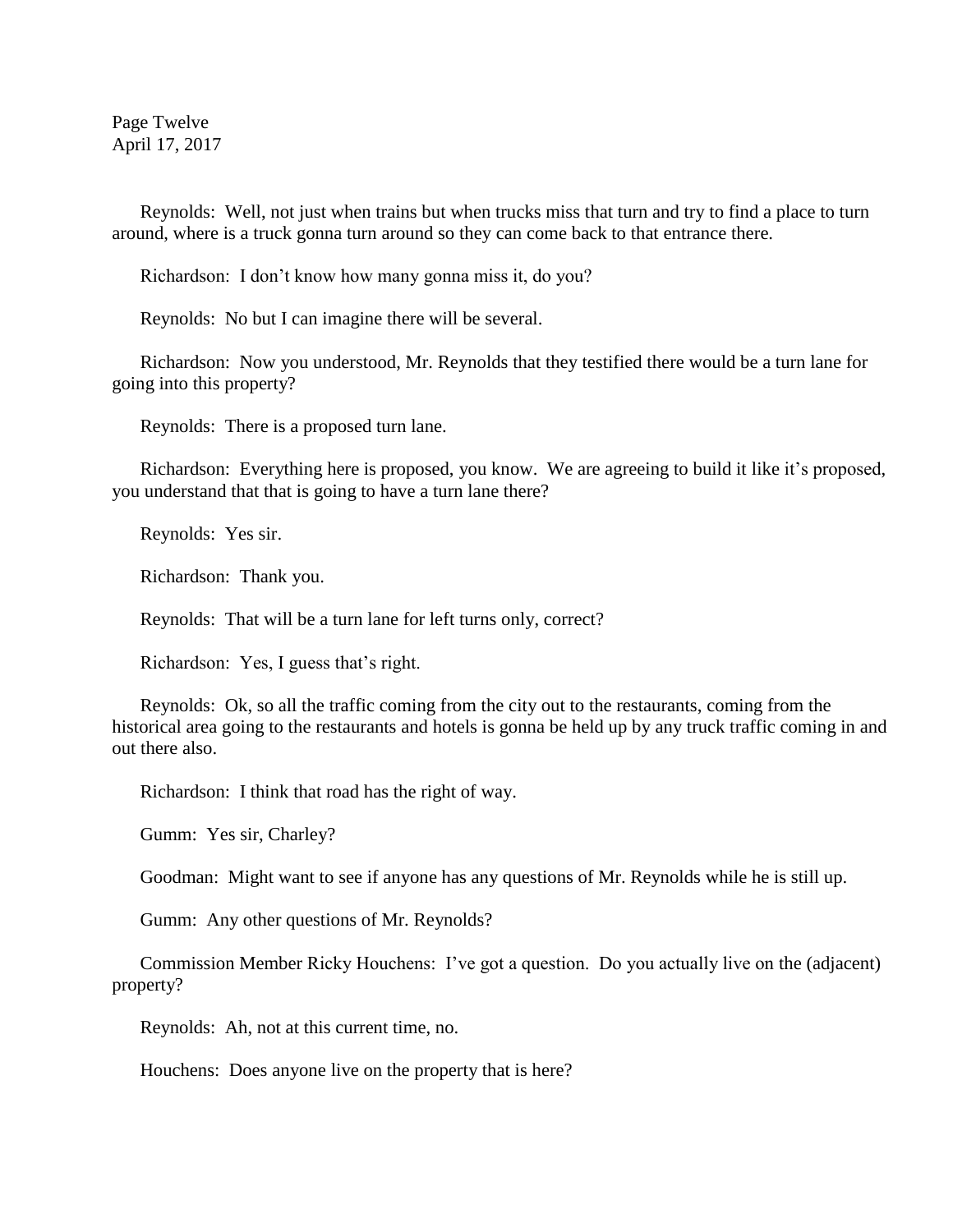Reynolds: No sir.

Houchens: Is there a home on the property where there is a residence?

Reynolds: There are three (3) lot sites where we intend to improve.

Houchens: Intend, OK.

Reynolds: They've already had homes exist on them.

Houchens: Would it be too much for me to ask what you actually do with this property?

Reynolds: At the current time it is leased for agricultural use.

Houchens: OK. Who would that be, would that be too personal?

Reynolds: Ah, Ricky Cary is the man who leased it.

Houchens: OK. Well, I just think it's important that we, you know, if you've got an argument with what is proposed that we understand what that you are doing there at the present. So you are talking about future, that it would be a problem, I guess, for somebody if they built a home there or something to rent or sell or something.

Reynolds: Yes sir. As I said there are three (3) existing home sites already there that have been used in the past.

Houchens: OK.

Gumm: Are there any other questions?

Commission Member Eddie Atnip: How much acreage do you own adjacent?

Reynolds: Plus or minus 16 sir.

Gumm: Thank you Mr. Reynolds.

Chairman Gumm asked if anyone present would like to speak in opposition of the proposed request.

No one else present addressed the Commission.

Chairman Gumm closed the hearing.